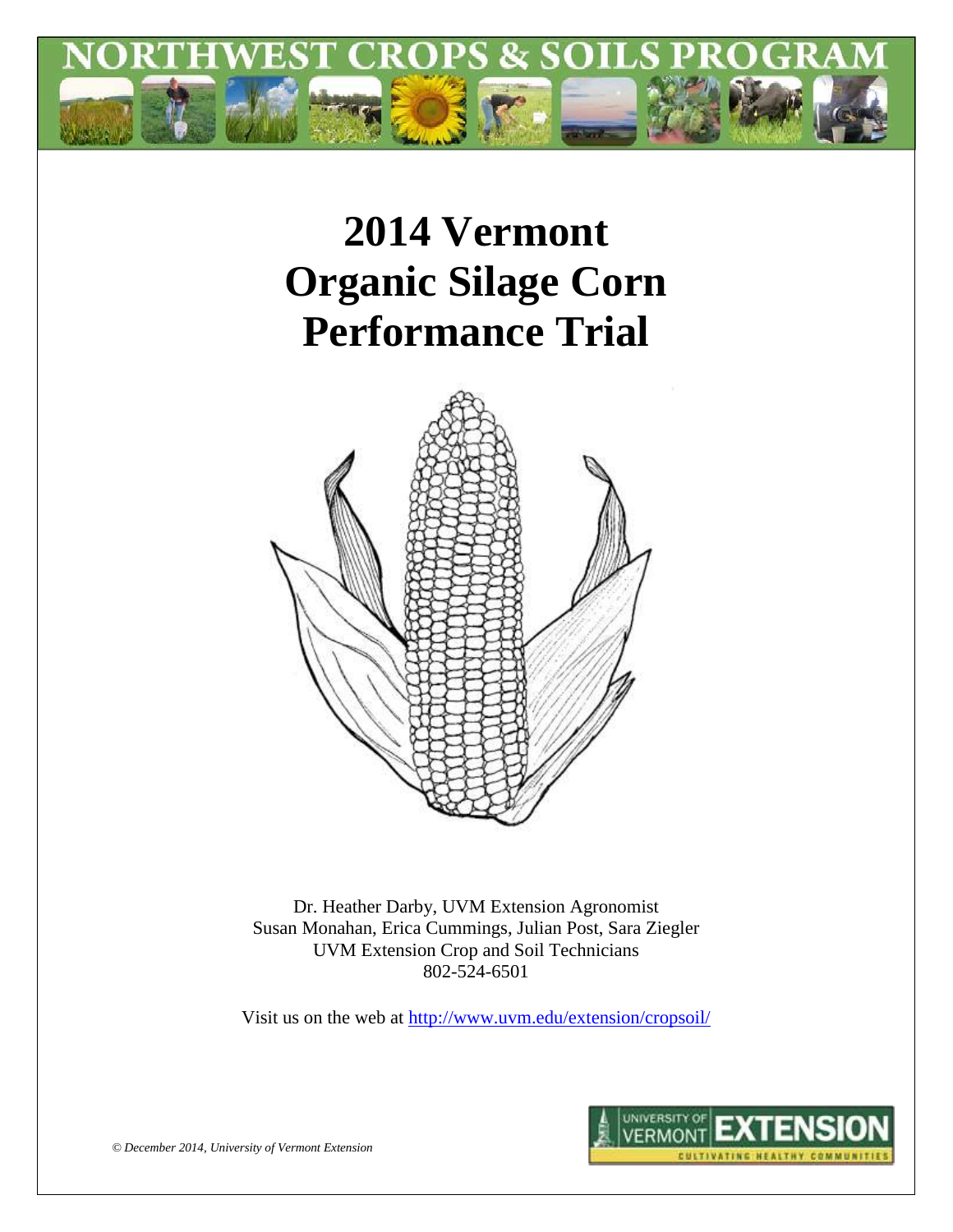#### **2014 VERMONT ORGANIC SILAGE CORN PERFORMANCE TRIAL Dr. Heather Darby, University of Vermont Extension [heather.darby\[at\]uvm.edu](mailto:heather.darby@uvm.edu?subject=2012%20Short%20Season%20Corn%20Report)**

The University of Vermont Extension Northwest Crops and Soils Program conducted an organic silage corn variety trial in 2014 to provide unbiased performance comparisons of commercially available organic silage corn varieties. It is important to remember that the data presented are from a replicated research trial from only one location in Vermont and represent only one season. Crop performance data from additional tests in different locations and over several years should be compared before making varietal selections.

## **MATERIALS AND METHODS**

In 2014, an organic corn silage performance trial was conducted at the Borderview Research Farm in Alburgh, VT. The trial site was certified organic by Vermont Organic Farmers, LLC. Several seed companies and farmers submitted varieties for evaluation (Table 1). The organic corn grown at the Alburgh site had relative maturities (RM) ranging between 82-106 days. The specific varieties and their RMs are listed in Table 2.

#### **Table 1. Participating companies and contact information.**

| <b>Albert Lea Seed</b> | <b>American Organic</b> | <b>Blue River Hybrids</b> |
|------------------------|-------------------------|---------------------------|
| 1414 West Main Street  | Art Scheele             | <b>Boucher Fertilizer</b> |
| <b>PO Box 127</b>      | PO Box 385              | 2343 Gore Road            |
| Albert Lea, MN 56007   | Warren, IL 61087        | Highgate Center, VT 05459 |
| $(800)$ 352-5247       | $(866)$ 471-9465        | $(802) 868 - 3939$        |

The soil type at the Alburgh location is a Benson rocky silt loam (Table 3). The seedbed was prepared with spring disking followed by a spike tooth harrow. The previous crop was sod. Plots were 30' long and consisted of two 30-inch rows. Plots were planted with a John Deere 1750 planter on 2-Jun at a seeding rate of 35,500 seeds per acre. The plot design was a randomized complete block with three replications. In order to reduce weed pressure, the plots were field cultivated on 3-Jul.

On 13-Oct the corn was harvested with a John Deere 2-row chopper, and the forage wagon was weighed. A subsample of the harvested material was collected, dried, ground, and then analyzed at the University of Vermont's Testing Laboratory (Burlington, VT) for quality analysis. Dry matter yields were calculated and adjusted to 35% dry matter.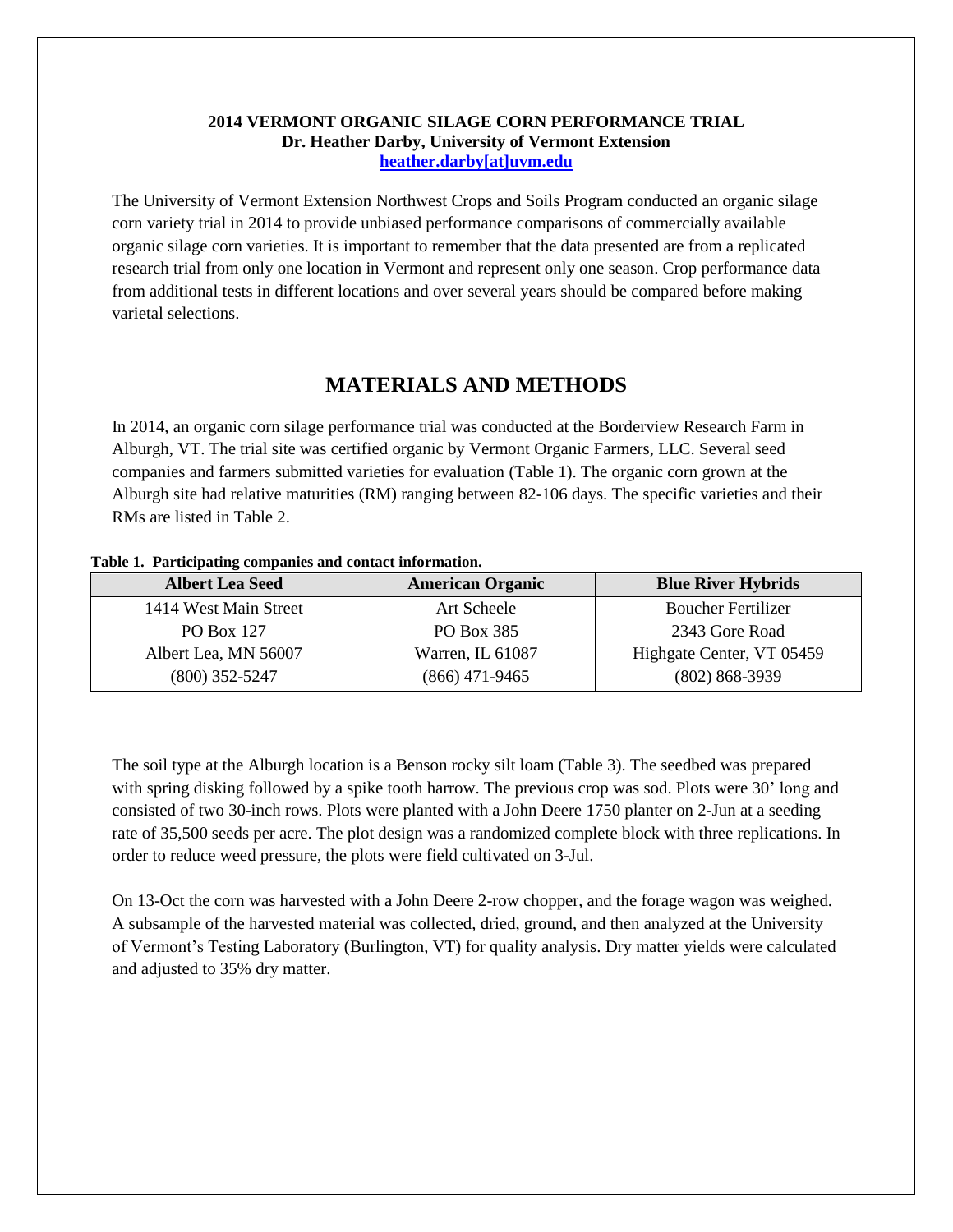| <b>Company</b>            | <b>Variety</b> | RM (days) |
|---------------------------|----------------|-----------|
| <b>Blue River Hybrids</b> | 14A91          | 82        |
| <b>Blue River Hybrids</b> | 21B50          | 85        |
| Viking (Albert Lea)       | 6085-NT        | 85        |
| <b>Blue River Hybrids</b> | 23A71          | 86        |
| Viking (Albert Lea)       | 044-86N        | 87        |
| <b>Blue River Hybrids</b> | 26A17          | 88        |
| <b>Blue River Hybrids</b> | 23L99          | 88        |
| Viking (Albert Lea)       | O61-91N        | 90        |
| Viking (Albert Lea)       | O85-90         | 90        |
| Viking (Albert Lea)       | 90-91N         | 91        |
| <b>Blue River Hybrids</b> | 33L98          | 93        |
| American Organic          | 3G36           | 95        |
| American Organic          | 3G33           | 97        |
| American Organic          | VP4P12LFY      | 104       |
| American Organic          | 4G56           | 106       |

**Table 2. Organic corn varieties evaluated in Alburgh, Vermont.**

**Table 3. Organic silage corn variety trial information, Alburgh, Vermont, 2014.**

|                           | <b>Borderview Research Farm</b><br>Alburgh, VT |
|---------------------------|------------------------------------------------|
| Soil type                 | Benson rocky silt loam                         |
| Previous crop             | sod                                            |
| Row width (in)            | 30                                             |
| Plot size (ft)            | 5 x 30                                         |
| Seeding rate (seeds/acre) | 35,500                                         |
| Planting date             | $2-J$ un                                       |
| Tillage operations        | Spring disk, spike tooth harrow                |
| Row cultivation           | $3-Jul$                                        |
| Harvest date              | $13-Oct$                                       |

Silage quality was analyzed using the FOSS NIRS (near infrared reflectance spectroscopy) DS2500 Feed and Forage analyzer. Dried and coarsely ground plot samples were brought to the lab where they were reground using a cyclone sample mill (1mm screen) from the UDY Corporation. The samples were then analyzed using the FOSS NIRS DS2500 for crude protein (CP), starch, acid detergent fiber (ADF), neutral detergent fiber (NDF), 30-hour digestible NDF (NDFD), non-structural carbohydrates (NSC), total digestible nutrients (TDN), and milk per ton. Mixtures of true proteins, composed of amino acids, and nonprotein nitrogen make up the CP content of forages. The bulky characteristics of forage come from fiber. Forage feeding values are negatively associated with fiber since the less digestible portions of plants are contained in the fiber fraction. The detergent fiber analysis system separates forages into two parts: cell contents, which include sugars, starches, proteins, nonprotein nitrogen, fats and other highly digestible compounds; and the less digestible components found in the fiber fraction. The total fiber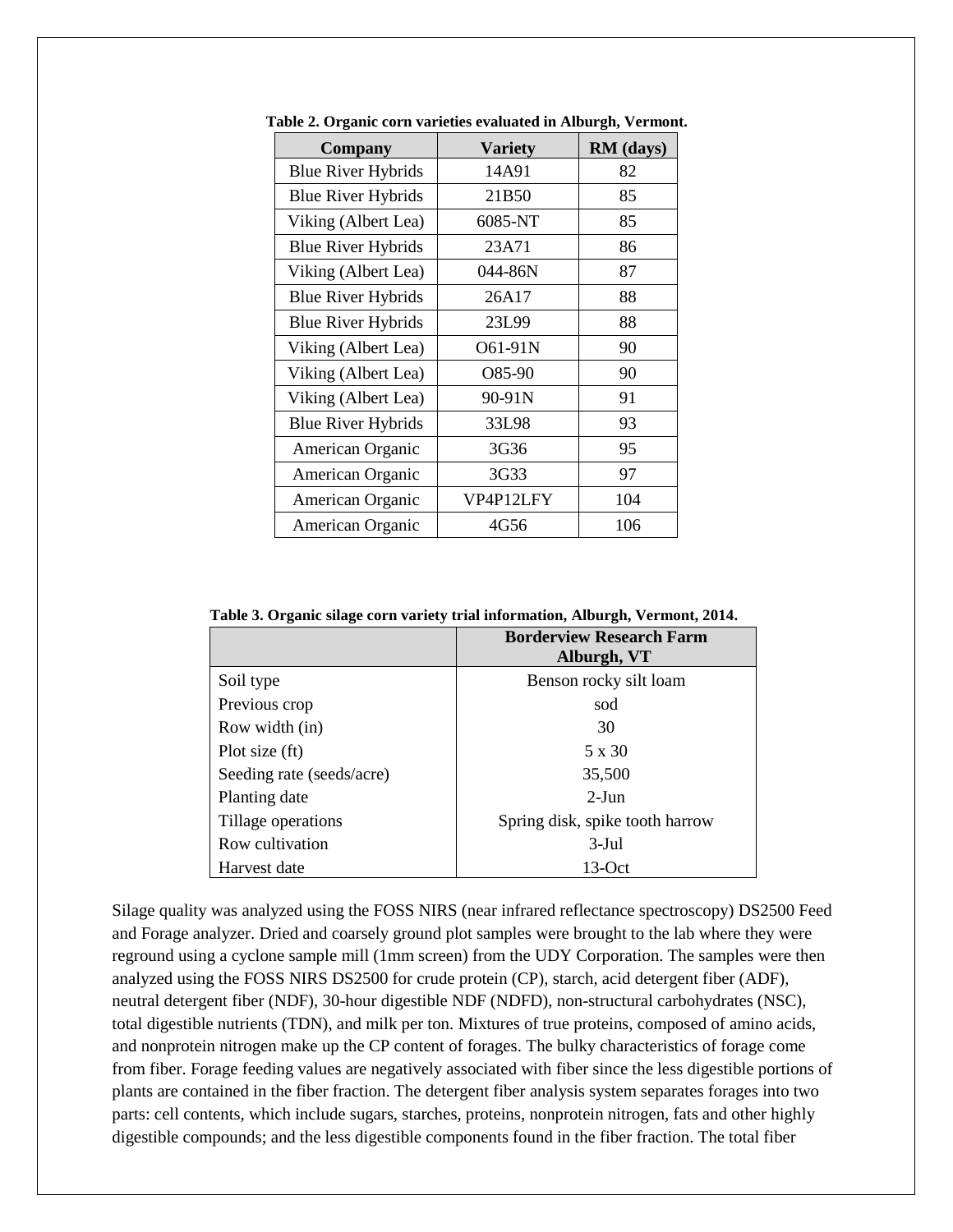content of forage is contained in the neutral detergent fiber (NDF). Chemically, this fraction includes cellulose, hemicellulose, and lignin. Because of these chemical components and their association with the bulkiness of feeds, NDF is closely related to feed intake and rumen fill in cows. Recently, forage testing laboratories have begun to evaluate forages for NDF digestibility (NDFD). NDFD is the % of NDF that is digestible in 30 hours. Evaluation of forages and other feedstuffs for NDFD is being conducted to aid prediction of feed energy content and animal performance. Research has demonstrated that lactating dairy cows will eat more dry matter and produce more milk when fed forages with optimum NDFD. Forages with increased NDFD will result in higher energy values and, perhaps more importantly, increased forage intakes. Forage NDFD can range from 20 – 80% NDF.

Net energy of lactation ( $NE<sub>L</sub>$ ) is calculated based on concentrations of NDF and ADF. NE<sub>L</sub> can be used as a tool to determine the quality of a ration, but should not be considered the sole indicator of the quality of a feed, as NE<sup>L</sup> is affected by the quantity of a cow's dry matter intake, the speed at which her ration is consumed, the contents of the ration, feeding practices, the level of her production, and many other factors. Most labs calculate  $NE<sub>L</sub>$  at an intake of three times maintenance. Starch can also have an effect on  $NE<sub>L</sub>$ , where the greater the starch content, the higher the  $NE<sub>L</sub>$  (measured in Mcal per pound of silage), up to a certain point. High grain corn silage can have average starch values exceeding 40%, although levels greater than 30% are not considered to affect energy content, and might in fact have a negative impact on digestion. Starch levels vary from field to field, depending on growing conditions and variety. Non-structural Carbohydrate (NSC) are simple carbohydrates, such as starches and sugars, stored inside the cell that can be rapidly and easily digested by the animal. NSC is considered to serve as a readily available energy source and should be in the 30-40% range, on a dry matter basis. Total digestible nutrients (TDN) report the percentage of digestible material in silage. Total digestible nutrients are calculated from ADF and express the differences in digestible material between silages.

Milk per ton measures the pounds of milk that could be produced from a ton of silage. This value is generated by approximating a balanced ration meeting animal energy, protein, and fiber needs based on silage quality. The value is based on a standard cow weight and level of milk production. Milk per acre is calculated by multiplying the milk per ton value by silage dry matter yield. Therefore, milk per ton is an overall indicator of forage quality and milk per acre an indicator of forage yield and quality. Milk per ton and milk per acre calculations provide relative rankings of forage samples, but should not be considered as predictive of actual milk responses in specific situations for the following reasons:

- 1) Equations and calculations are simplified to reduce inputs for ease of use,
- 2) Farm to farm differences exist,
- 3) Genetic, dietary, and environmental differences affecting feed utilization are not considered.

Yield data and stand characteristics were analyzed using mixed model analysis using the mixed procedure of SAS (SAS Institute, 1999). Replications within trials were treated as random effects, and hybrids were treated as fixed. Hybrid mean comparisons were made using the Least Significant Difference (LSD) procedure when the F-test was considered significant  $(p<0.10)$ .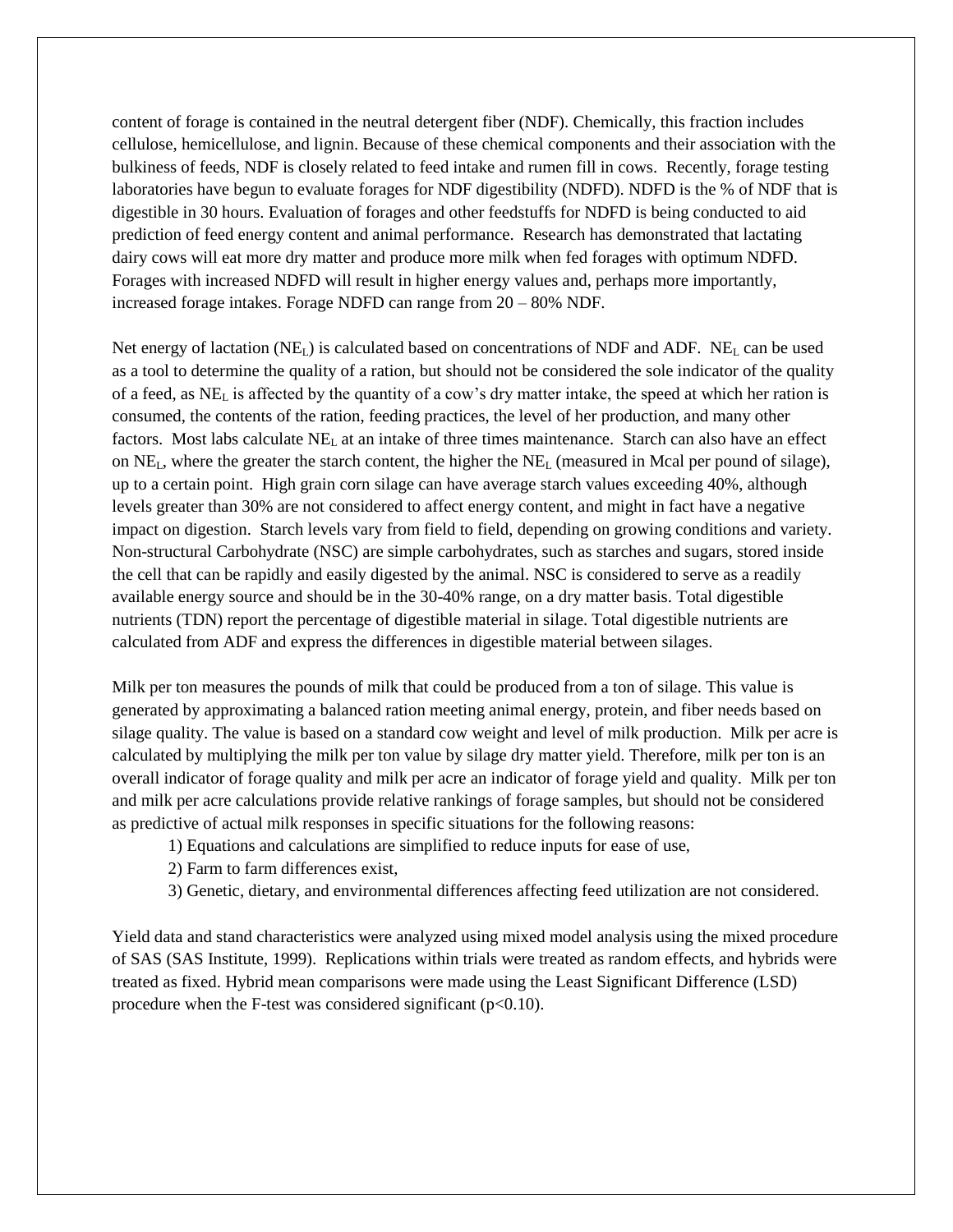Variations in yield and quality can occur because of variations in genetics, soil, weather, and other growing conditions. Statistical analysis makes it possible to determine whether a difference among hybrids is real or whether it might have occurred due to other variations in the field. At the bottom of each table a LSD value is presented for each variable (i.e. yield). Least Significant Differences (LSDs) at the 0.10 level of significance are shown. Where the difference between two hybrids within a column is equal to or greater than the LSD value at the bottom of the column, you can be sure that for 9 out of 10 times, there is a real difference between the two hybrids. Hybrids that were not significantly lower in performance than the highest hybrid in a particular column are indicated with an asterisk. In the

following example, hybrid C is significantly different from hybrid A but not from hybrid B. The difference between C and B is equal to 1.5, which is less than the LSD value of 2.0. This means that these hybrids did not differ in yield. The difference between C and A is equal to 3.0, which is greater than the LSD value of 2.0. This means that the yields of these hybrids were significantly different from one another.

| <b>Hybrid</b> | Yield  |
|---------------|--------|
| A             | 6.0    |
| B             | $7.5*$ |
| C             | $9.0*$ |
| LSD           | 2.0    |

## **RESULTS AND DISCUSSION**

Seasonal temperature and precipitation recorded at Borderview Research Farm in Alburgh, VT are reported in Table 4. The spring season started out with above average rainfall in May, June, and July. However, it was drier than normal for the month of September, just prior to harvest. Temperatures throughout the growing season were similar to the historical average. There was a total of 2,310 Growing Degree Days (GDDs) for May through mid-October—99 GDDs more than the historical average.

| Alburgh, VT                         | May  | June | July             | <b>August</b> | September | October |
|-------------------------------------|------|------|------------------|---------------|-----------|---------|
| Average temperature $({}^{\circ}F)$ | 57.4 | 66.9 | 69.7<br>67.6     |               | 60.6      | 55.0    |
| Departure from normal               | 1.0  | 1.1  | $-1.2$<br>$-0.9$ |               | 0.0       | 6.8     |
|                                     |      |      |                  |               |           |         |
| Precipitation (inches)              | 4.90 | 6.09 | 5.15             | 3.98          | 1.33      | 2.00    |
| Departure from normal               | 1.45 | 2.40 | 1.00             | 0.07          | $-2.31$   | $-1.60$ |
|                                     |      |      |                  |               |           |         |
| Growing Degree Days (base 50°F)     | 238  | 501  | 613              | 550           | 339       | 69      |
| Departure from normal               | 40   | 27   | $-27$            | $-31$         | 21        | 69      |

**Table 4. Summarized weather data for 2014 – Alburgh, VT.**

Based on weather data from a Davis Instruments Vantage Pro2 with WeatherLink data logger.

October data represents weather recorded through the last corn harvest, 14-Oct 2014.

Historical averages are for 30 years of NOAA data (1981-2010) from Burlington, VT.

Yield and harvest dry matters (DM) results are listed in Table 5. Dry matter yields were calculated and adjusted to 35% dry matter. The average yield for the organic silage corn trial was 19.3 tons acre<sup>-1</sup> and ranged from 14.2 to 26.9 tons acre<sup>-1</sup> (Figure 1). There was not a significant difference in yield among the varieties. This was likely due to high variability within the field site. Heavy rains shortly after planting resulted in low plant populations in a low spot of the research area.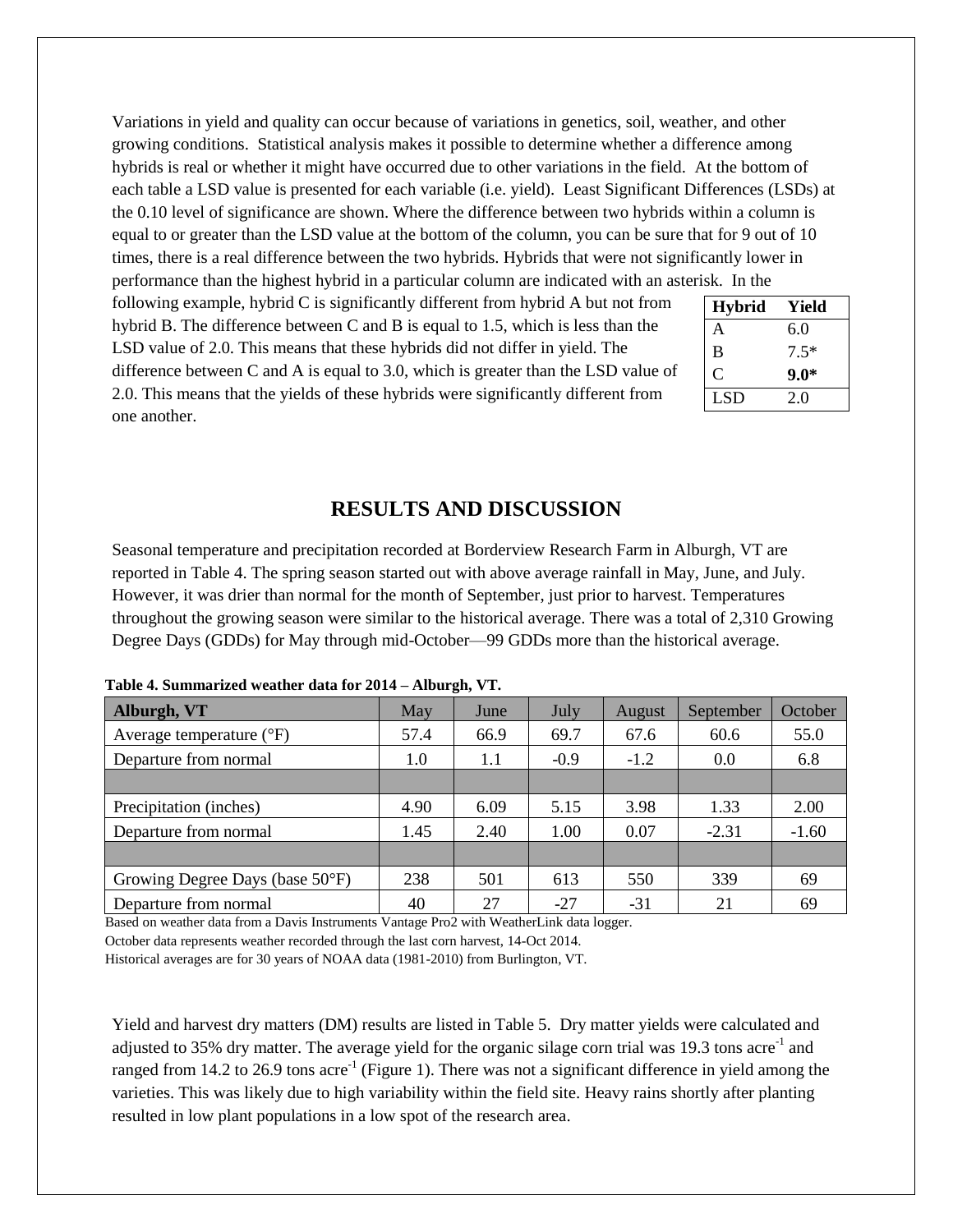| <b>Hybrid</b> | <b>RM</b> | <b>Harvest DM</b> | Yield (at 35% DM) |
|---------------|-----------|-------------------|-------------------|
|               |           | %                 | tons $ac^{-1}$    |
| 14A91         | 82        | 49.9*             | 15.1              |
| 21B50         | 85        | $56.2*$           | 19.2              |
| 23A71         | 86        | 46.9              | 17.3              |
| 23L99         | 88        | 41.9              | 20.2              |
| 33L99         | 93        | 43.2              | 19.8              |
| 26A17         | 88        | 44.1              | 18.0              |
| 3G33          | 97        | 39.9              | 17.8              |
| 3G36          | 95        | 39.4              | 18.9              |
| 4G56          | 106       | 37.8              | 22.4              |
| 6085-NT       | 85        | 48.7              | 14.2              |
| $90 - 91N$    | 91        | 41.7              | 19.4              |
| Q44-86N       | 87        | 45.7              | 19.3              |
| O61-91N       | 90        | 44.9              | 19.8              |
| O85-90        | 90        | 46.9              | 21.6              |
| VP4P12LFY     | 104       | 39.7              | 26.9              |
| Trial Mean    |           | 44.5              | 19.3              |
| LSD(p<0.10)   |           | 7.3663            | <b>NS</b>         |

**Table 5. Harvest characteristics of 15 organic corn silage varieties – Alburgh, VT, 2014.**

\*Treatments indicated with an asterisk did not perform significantly lower than the top-performing treatment.

Treatments shown in **bold** are of the highest value or top performing.

NS – No significant difference was determined between treatments.



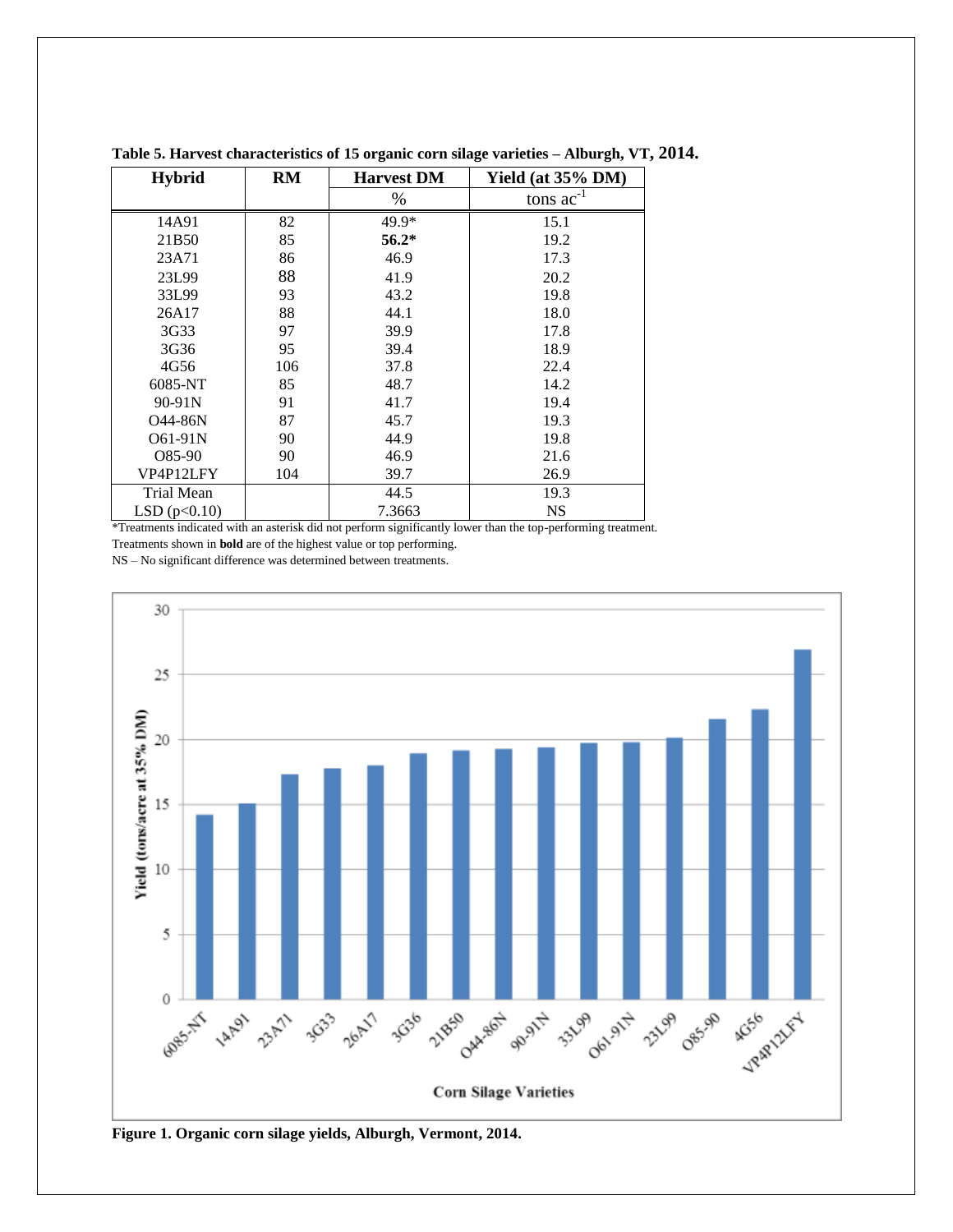The quality results for the organic corn silage varieties are presented in Table 6. The Blue River Hybrid variety '26A17' had the highest crude protein at 7.9%. Six other varieties had crude protein levels similar to the top performer. The Viking variety '6085-NT' had the highest starch levels at 35.3%. '14A91' had the lowest and most desirable ADF levels at 25.8%. There was no statistically significant difference in NDF, however three varieties had more digestible NDF than the other varieties: '4G56', '90-91N', and '33L99'.

|                | <b>Population</b> | $\bf CP$ | <b>Starch</b> | ADF     | <b>NDF</b> | <b>NSC</b> | <b>NDFD</b> | <b>TDN</b> | NEL       | Milk per  |           |
|----------------|-------------------|----------|---------------|---------|------------|------------|-------------|------------|-----------|-----------|-----------|
|                | plants/acre       | $\%$     | $\%$          | $\%$    | $\%$       | $\%$       | % of NDF    | $\%$       | Mcal/lb   | ton       | acre      |
| 14A91          | 29718             | $7.1*$   | $34.6*$       | $25.8*$ | 48.3       | 37.4*      | 43.5        | 69.8       | 0.686     | 3188      | 16886     |
| 21B50          | 26330             | 6.2      | $33.0*$       | $27.4*$ | 51.6       | $34.9*$    | 42.3        | 68.4       | 0.670     | 3084      | 20220     |
| 23A71          | 28362             | 6.6      | 28.4          | 29.5    | 55.0       | 31.1       | 43.0        | 66.7       | 0.651     | 2957      | 18003     |
| 23L99          | 28556             | 6.7      | 25.0          | 31.8    | 55.4       | 28.3       | 43.6        | 67.2       | 0.656     | 2990      | 21113     |
| 33L99          | 32428             | $7.5*$   | 26.9          | 30.1    | 52.8       | 30.4       | 44.8*       | 68.2       | 0.668     | 3070      | 21274     |
| 26A17          | 30976             | $7.9*$   | 27.6          | 29.4    | 51.8       | 30.7       | 44.4        | 68.3       | 0.670     | 3081      | 19425     |
| 3G33           | 28750             | 6.0      | 30.0          | 29.3    | 53.2       | 33.0       | 43.1        | 68.0       | 0.665     | 3052      | 19025     |
| 3G36           | 32525             | $7.7*$   | 25.6          | 30.0    | 53.4       | 28.3       | 44.1        | 67.7       | 0.662     | 3029      | 19955     |
| 4G56           | 25265             | $7.5*$   | 26.4          | 30.1    | 53.5       | 29.2       | $45.9*$     | 68.8       | 0.675     | 3116      | 24386     |
| 6085-NT        | 26039             | 6.6      | $35.3*$       | $26.7*$ | 49.7       | $38.0*$    | 44.3        | 69.9       | 0.687     | 3199      | 15976     |
| 90-91N         | 27782             | 6.0      | 29.1          | 30.8    | 55.7       | 32.0       | 44.8*       | 67.8       | 0.660     | 3023      | 20531     |
| O44-86N        | 31073             | $6.8*$   | $31.2*$       | $27.7*$ | 51.7       | $33.8*$    | 43.1        | 68.2       | 0.668     | 3070      | 20795     |
| O61-91N        | 30976             | 6.8      | $34.5*$       | $26.0*$ | 48.6       | $37.1*$    | 43.6        | 69.8       | 0.686     | 3189      | 22092     |
| O85-90         | 29814             | 6.4      | $30.7*$       | 28.4    | 52.8       | 33.2       | 43.1        | 67.9       | 0.663     | 3038      | 23374     |
| VP4P12LFY      | 27878             | $7.2*$   | 26.8          | 30.3    | 52.8       | 29.3       | 43.4        | 67.7       | 0.662     | 3033      | 28866     |
| Trial Mean     | 29098             | 6.9      | 29.7          | 28.9    | 52.4       | 32.5       | 43.8        | 68.3       | 0.668     | 3075      | 20795     |
| LSD $(p<0.10)$ | <b>NS</b>         | 1.08     | 4.78          | 2.36    | <b>NS</b>  | 4.54       | 1.38        | <b>NS</b>  | <b>NS</b> | <b>NS</b> | <b>NS</b> |

**Table 6. Silage quality of organic corn varieties, Alburgh, Vermont.**

\*Treatments indicated with an asterisk did not perform significantly lower than the top-performing treatment in a particular column.

Treatments shown in **bold** are of the highest value or top performing.

NS – No significant difference was determined between treatments.

Figure 2 displays the relationship between milk per ton and milk per acre. The dotted lines dividing the figure into four quadrants represent the mean milk per ton and mean milk per acre. Therefore, hybrids that fall above the lines performed better than the average and hybrids below the lines performed below average. Milk per ton measures the pounds of milk that could theoretically be produced from one ton of silage. Milk per acre is calculated by multiplying milk per ton by dry matter yield. Thus, milk per ton is an overall indicator of forage quality and milk per acre is an indicator of forage yield and quality. Shown in Figure 2 is a comparison of how each variety ranked in terms of milk per ton and milk per acre. The varieties '4G56' and '061-91N' had high yield and quality.